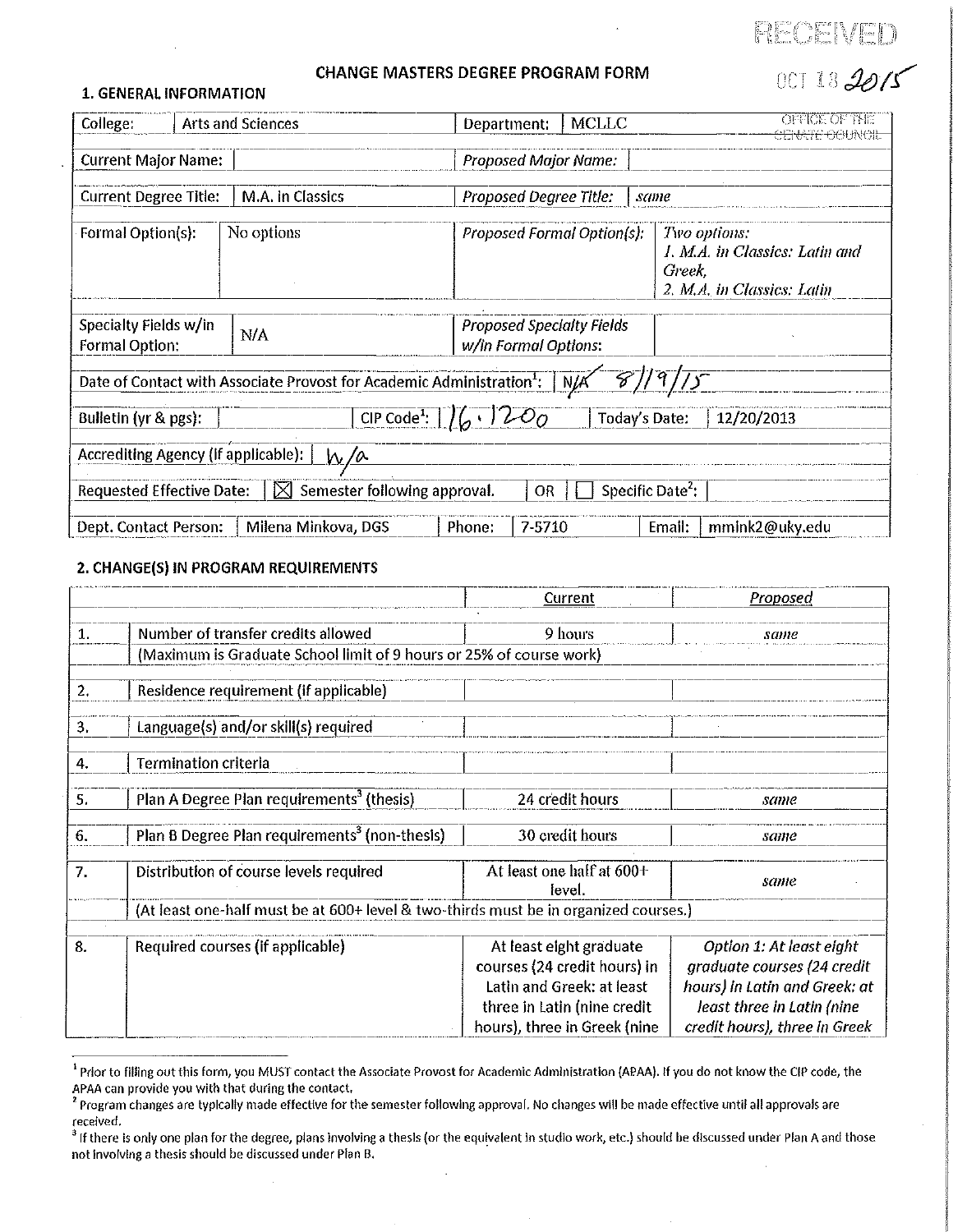# **CHANGE MASTERS DEGREE PROGRAM FORM**

|     |                                                                                                                                                                                                                                                                                                                                                                                                                                                                                                                                                                                                                                                                                                                                                                                                                                                                                                                                                                          | credit hours), plus additional | (nine credit hours), plus         |
|-----|--------------------------------------------------------------------------------------------------------------------------------------------------------------------------------------------------------------------------------------------------------------------------------------------------------------------------------------------------------------------------------------------------------------------------------------------------------------------------------------------------------------------------------------------------------------------------------------------------------------------------------------------------------------------------------------------------------------------------------------------------------------------------------------------------------------------------------------------------------------------------------------------------------------------------------------------------------------------------|--------------------------------|-----------------------------------|
|     |                                                                                                                                                                                                                                                                                                                                                                                                                                                                                                                                                                                                                                                                                                                                                                                                                                                                                                                                                                          | two either in Latin and        | additional two either in Latin    |
|     |                                                                                                                                                                                                                                                                                                                                                                                                                                                                                                                                                                                                                                                                                                                                                                                                                                                                                                                                                                          | Greek, or a combination of     | and Greek, or a combination       |
|     |                                                                                                                                                                                                                                                                                                                                                                                                                                                                                                                                                                                                                                                                                                                                                                                                                                                                                                                                                                          | both (six credit hours); one   | of both (six credit hours); one   |
|     |                                                                                                                                                                                                                                                                                                                                                                                                                                                                                                                                                                                                                                                                                                                                                                                                                                                                                                                                                                          | of these courses should be     | of these courses should be        |
|     |                                                                                                                                                                                                                                                                                                                                                                                                                                                                                                                                                                                                                                                                                                                                                                                                                                                                                                                                                                          | CLA 501 Latin Composition.     | CLA 501 Latin Composition.        |
|     |                                                                                                                                                                                                                                                                                                                                                                                                                                                                                                                                                                                                                                                                                                                                                                                                                                                                                                                                                                          |                                |                                   |
|     |                                                                                                                                                                                                                                                                                                                                                                                                                                                                                                                                                                                                                                                                                                                                                                                                                                                                                                                                                                          |                                | Option 2: At least eight          |
|     |                                                                                                                                                                                                                                                                                                                                                                                                                                                                                                                                                                                                                                                                                                                                                                                                                                                                                                                                                                          |                                | graduate courses in Latin (24     |
|     |                                                                                                                                                                                                                                                                                                                                                                                                                                                                                                                                                                                                                                                                                                                                                                                                                                                                                                                                                                          |                                | credit hours); one of them        |
|     |                                                                                                                                                                                                                                                                                                                                                                                                                                                                                                                                                                                                                                                                                                                                                                                                                                                                                                                                                                          |                                | should be                         |
|     |                                                                                                                                                                                                                                                                                                                                                                                                                                                                                                                                                                                                                                                                                                                                                                                                                                                                                                                                                                          |                                | <b>CLA 501 Latin Composition;</b> |
|     |                                                                                                                                                                                                                                                                                                                                                                                                                                                                                                                                                                                                                                                                                                                                                                                                                                                                                                                                                                          |                                | three of them (nine credit        |
|     |                                                                                                                                                                                                                                                                                                                                                                                                                                                                                                                                                                                                                                                                                                                                                                                                                                                                                                                                                                          |                                | hours) should be courses of       |
|     |                                                                                                                                                                                                                                                                                                                                                                                                                                                                                                                                                                                                                                                                                                                                                                                                                                                                                                                                                                          |                                | the Graduate Certificate in       |
|     |                                                                                                                                                                                                                                                                                                                                                                                                                                                                                                                                                                                                                                                                                                                                                                                                                                                                                                                                                                          |                                | Latin Studies within the M.A.     |
|     |                                                                                                                                                                                                                                                                                                                                                                                                                                                                                                                                                                                                                                                                                                                                                                                                                                                                                                                                                                          |                                | in Classics (counting both        |
|     |                                                                                                                                                                                                                                                                                                                                                                                                                                                                                                                                                                                                                                                                                                                                                                                                                                                                                                                                                                          |                                | toward M.A. in Classics and       |
|     |                                                                                                                                                                                                                                                                                                                                                                                                                                                                                                                                                                                                                                                                                                                                                                                                                                                                                                                                                                          |                                | the Graduate Certificate in       |
|     |                                                                                                                                                                                                                                                                                                                                                                                                                                                                                                                                                                                                                                                                                                                                                                                                                                                                                                                                                                          |                                | Latin Studies).                   |
|     |                                                                                                                                                                                                                                                                                                                                                                                                                                                                                                                                                                                                                                                                                                                                                                                                                                                                                                                                                                          |                                |                                   |
| 9.  | Required distribution of courses within                                                                                                                                                                                                                                                                                                                                                                                                                                                                                                                                                                                                                                                                                                                                                                                                                                                                                                                                  |                                |                                   |
|     | program (if applicable)                                                                                                                                                                                                                                                                                                                                                                                                                                                                                                                                                                                                                                                                                                                                                                                                                                                                                                                                                  |                                |                                   |
| 10. | <b>Final examination requirements</b>                                                                                                                                                                                                                                                                                                                                                                                                                                                                                                                                                                                                                                                                                                                                                                                                                                                                                                                                    | Final reading exam.            | same                              |
| 11. | Explain whether the proposed changes to the program (as described in sections 1 to 10) involve courses<br>offered by another department/program. Routing Signature Log must include approval by faculty of additional<br>department(s).                                                                                                                                                                                                                                                                                                                                                                                                                                                                                                                                                                                                                                                                                                                                  |                                |                                   |
| 12. | List any other requirements not covered above?                                                                                                                                                                                                                                                                                                                                                                                                                                                                                                                                                                                                                                                                                                                                                                                                                                                                                                                           |                                |                                   |
|     | The new Option 2. is only for students pursuing a concurrent M.A. degree in Teaching World Languages (Latin).<br>An exit requirement for Option 2. will be a minimum of four semesters Greek or the equivalent.                                                                                                                                                                                                                                                                                                                                                                                                                                                                                                                                                                                                                                                                                                                                                          |                                |                                   |
| 13. | Please explain the rationale for changes. If the rationale involves accreditation requirements, please include<br>specific references to those requirements.                                                                                                                                                                                                                                                                                                                                                                                                                                                                                                                                                                                                                                                                                                                                                                                                             |                                |                                   |
|     | The change would establish two options within the M.A. in Classics:<br>Option 1. M.A. Classics (Latin and Greek). This is the only current option.<br>Option 2. M.A. Classics (Latin). The second option would be allowed only for those students who will pursue a<br>concurrent M.A. degree in Teaching World Languages. Also, while completing the M.A. in Classics, the<br>students pursuing this option will complete the Graduate Certificate in Latin Studies within the M.A. program in<br>Classics. The reason for this new option is the great interest demonstrated thus far by students and applicants to<br>pursue concurrent degrees in Latin and in Teaching World Languages in order to become higly qualified Latin<br>teachers. The Teaching World Languages M.A. program certifies the students as Latin teachers, a career with a<br>lot of job opportunities on high- and middle-school level. The Graduate Certificate in Latin Studies provides a |                                |                                   |
|     | training in active Latin which is a cutting-edge skill of the modern Latin teacher. In the second option there will<br>be no requirement for graduate courses in Greek, since Greek is very rarely taught on a high school level in the<br>USA (although students may take Greek on graduate level, should they wish so).                                                                                                                                                                                                                                                                                                                                                                                                                                                                                                                                                                                                                                                |                                |                                   |

J.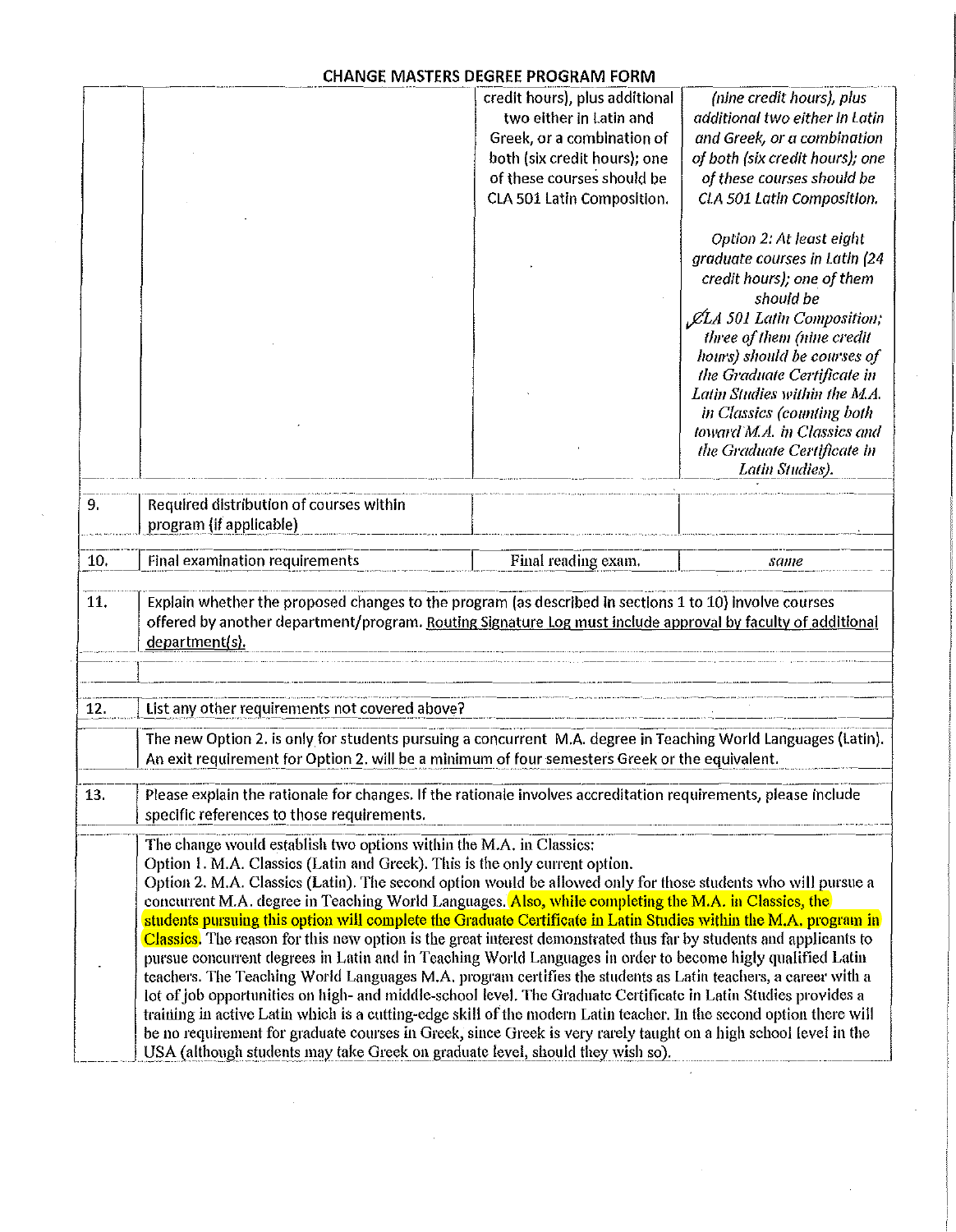# **CHANGE MASTERS DEGREE PROGRAM FORM Signature Routing Log**

| <b>General Information:</b> |
|-----------------------------|
|                             |

| Proposal Name: | MA in Classics (adding options) |
|----------------|---------------------------------|
|----------------|---------------------------------|

**Proposal Contact Person Name:** 

Milena Minkova, **DGS** 

Phone: 7-5710

Email: mmink2@uky.edu

**INSTRUCTIONS:** 

Identify the groups or individuals reviewing the proposal; note the date of approval; offer a contact person for each entry; and obtain signature of person authorized to report approval.

### **Internal College Approvals and Course Cross-listing Approvals:**

| <b>Reviewing Group</b>              | Date Approved | <b>Contact Person (name/phone/email)</b>                   | Signature |
|-------------------------------------|---------------|------------------------------------------------------------|-----------|
| <b>MCL Faculty</b>                  | 02/25/2014    | Milena Minkova, DGS / 7-5710 /<br>mmink2@uky.edu           |           |
| MCL Chair                           | 02/25/2014    | Jeanmarie Rouhier-Willoughby / 7-1756 /                    |           |
| $A&S$ EPC and<br>Office of the Dean | TRD           | Ruth Beattie, Associate Dean / 3-9925 /<br>rebeat1@uky.edu |           |
|                                     |               |                                                            |           |
|                                     |               |                                                            |           |

### **External-to-College Approvals:**

| Council                             | Date Approved | Signature                         | <b>Approval of</b> |
|-------------------------------------|---------------|-----------------------------------|--------------------|
| Undergraduate Council               |               |                                   |                    |
| <b>Graduate Council</b>             |               | Roshan Nikou                      |                    |
| <b>Health Care Colleges Council</b> |               |                                   |                    |
| Senate Council Approval             |               | <b>University Senate Approval</b> |                    |

المستشفين

#### Comments:

<sup>4</sup> Councils use this space to indicate approval of revisions made subsequent to that council's approval, if deemed necessary by the revising council.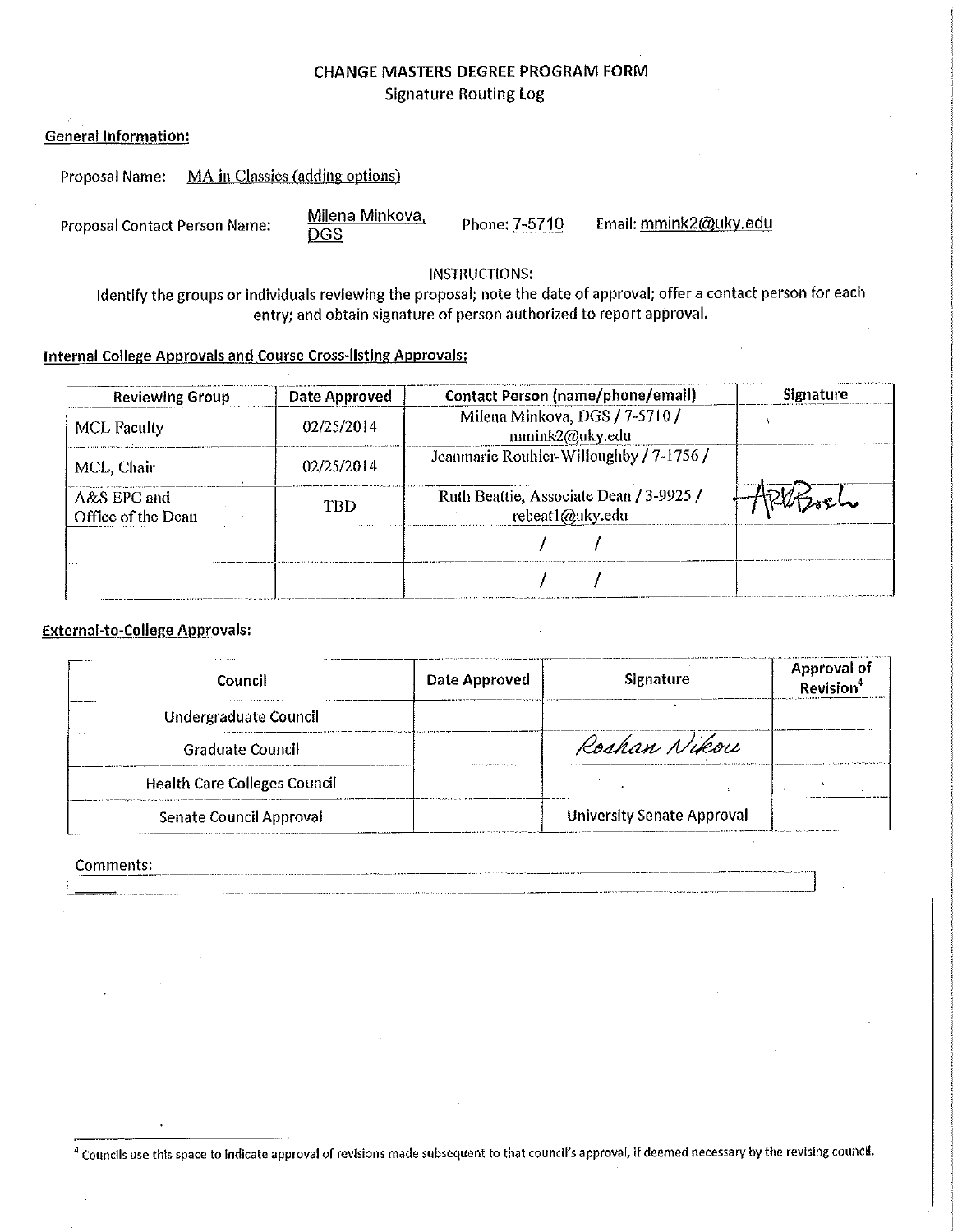# Additional clarifications and hypothetical plan of study (Proposal for change in the M.A. program in Classics: adding an option)

There have already been a number of students who have been pursuing both an M.A. in Classics and the MATWL program. These students, unless in extraordinary circumstances, do spend at least three years and a summer on both degrees. The proposal for a change in the Classics M.A. waives the requirement for graduate courses in Greek for the Classics M.A., thus considerably helping students pursuing both degrees. The reason for that is the fact that Greek is very rarely taught in the K-12 curriculum in the US. The exit requirement for four undergraduate courses in Greek (which the students will probably have taken in their undergraduate institution, but could take at UK, if needed) only ensures a broader formation as a classicist for any Latin teacher. This is not a proposal for a concurrent degree, but only for a change in the Classics program (of a requirement self-imposed some years ago) which would allow more expeditious pursuing of both degrees.

Here is a hypothetical academic plan for completing both degrees. The student would select the most likely option A Thesis.

- Nine credit hours of course work could be shared between the programs.
- Six credit hours of the preparation of the teaching portfolio should count as thesis. Such a portfolio would include, apart from the work on the standards, a special pedagogical project: preparing a scholastic edition of a text, developing a special grammatical topic or sequence of lessons with an original set of exercises related to it and discussing the methology behind it etc. The thesis, while not being a teaching portfolio itself, would be on a pedagogical matter closely associated with the portfolio. For example, if a student teaches a certain text during the practicum, this text could be prepared as a scholastic edition using explanations only in the target language (Active Latin is a distinctive feature of the UK Classics M.A. program, and in fact the feature drawing so many applicants to UK, since there is rising interest in Active Latin in the US secondary education, and UK is a pioneer in it).